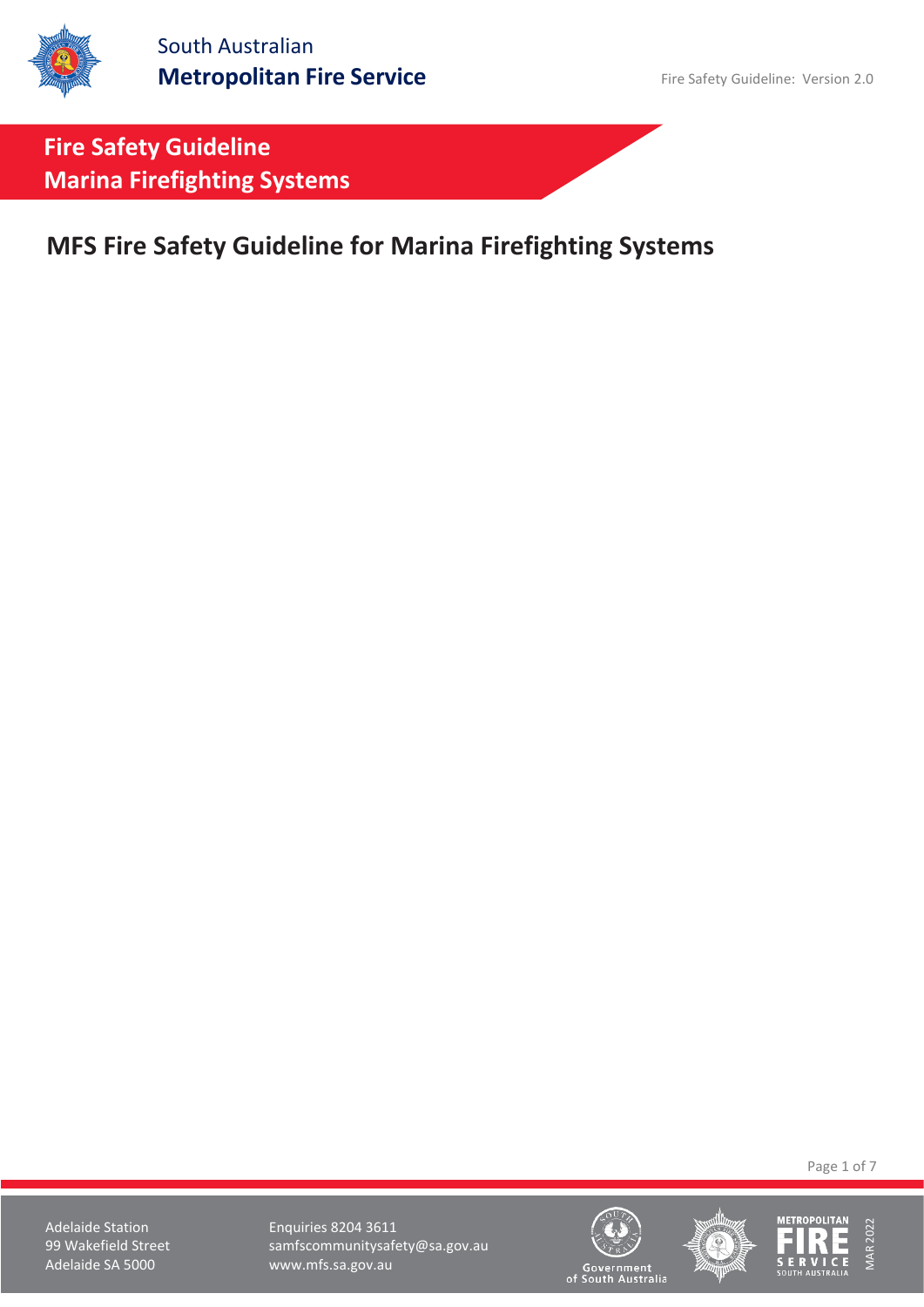| First Issued:  | 11 June 2004                                  |
|----------------|-----------------------------------------------|
| Author:        | <b>FSE Marchant</b>                           |
| Review date:   | 2 March 2022                                  |
| Reviewed by:   | <b>SFSE Seppelt</b>                           |
| Version:       | 2.0                                           |
| Authorised by: | <b>ACFO Community Safety &amp; Resilience</b> |

## **DOCUMENT CONTROL**

| <b>Revision History:</b> |  |
|--------------------------|--|
|--------------------------|--|

| <b>Version</b> | <b>Revision Description</b> | Date         |
|----------------|-----------------------------|--------------|
| A              | Original                    | 11 June 2004 |
| 1.0            | General Departmental review | 19 May 2017  |
| 2.0            | Format update               | 2 March 2022 |

### **List of Amendments:**

| <b>Clause</b>                    | Amendment                                                                                                                                                |
|----------------------------------|----------------------------------------------------------------------------------------------------------------------------------------------------------|
| Title                            | Change from Built Environs Section Guideline 008: Marina<br>Fire Fighting Systems to MFS Fire Safety Guideline for<br><b>Marina Firefighting Systems</b> |
| Whole document                   | Update to new format                                                                                                                                     |
| Section 4 Fire Hose Reel Systems | Amended incorrect reference from AS 2444 to AS 2441                                                                                                      |

Version 2.0 Page 2 of 7

Adelaide Station **Enquiries 8204 3611** 99 Wakefield Street samfscommunitysafety@sa.gov.au<br>Adelaide SA 5000 www.mfs.sa.gov.au www.mfs.sa.gov.au





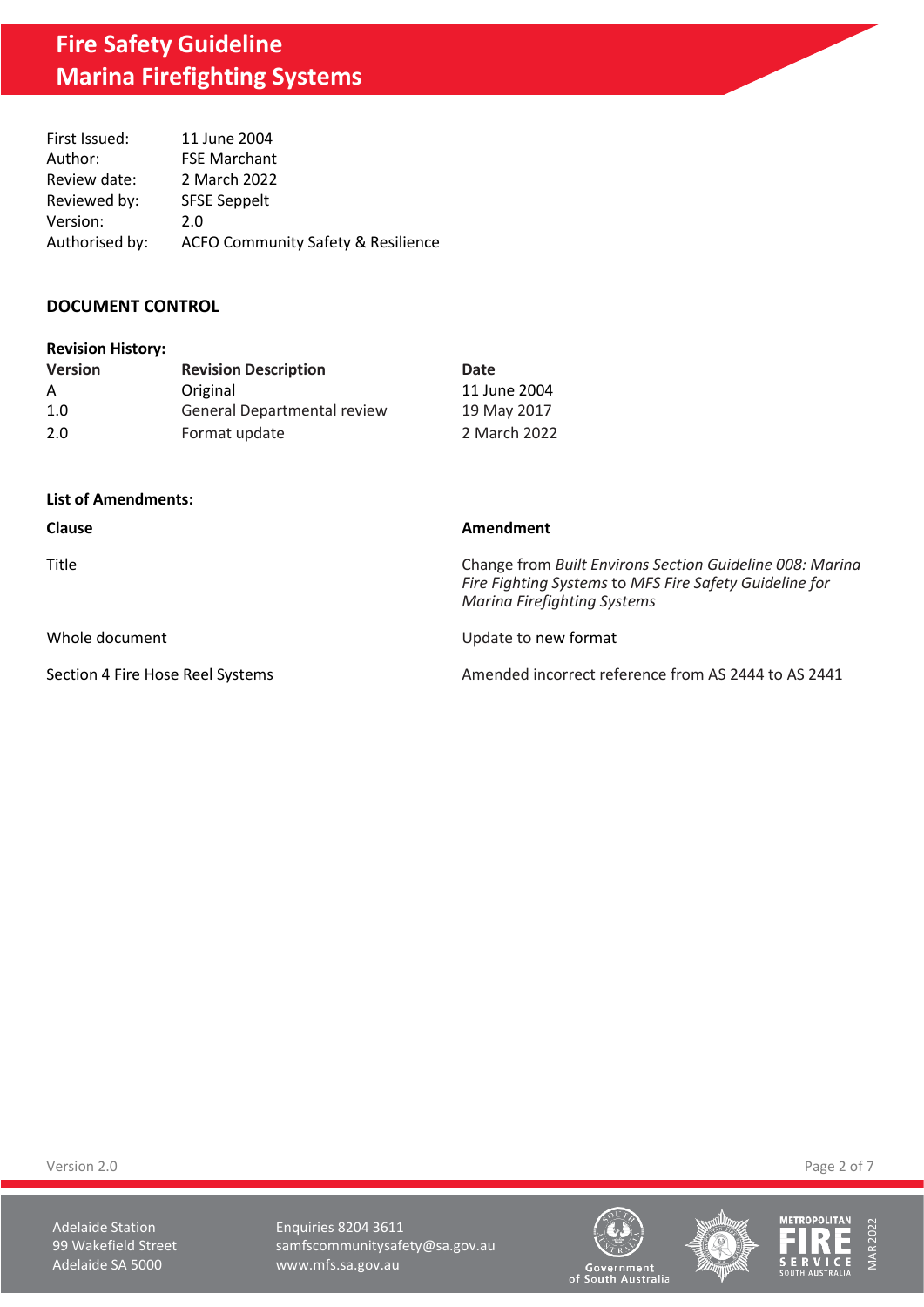# **CONTENTS**

| $\mathbf{1}$   |       |  |  |  |
|----------------|-------|--|--|--|
| $\overline{2}$ |       |  |  |  |
| 3              |       |  |  |  |
|                |       |  |  |  |
|                |       |  |  |  |
|                |       |  |  |  |
|                | 3.3.1 |  |  |  |
|                | 3.3.2 |  |  |  |
|                |       |  |  |  |
| 4              |       |  |  |  |
|                |       |  |  |  |
|                |       |  |  |  |
| 5              |       |  |  |  |
| 6              |       |  |  |  |
| 7              |       |  |  |  |

Version 2.0

**Adelaide Station** 99 Wakefield Street Adelaide SA 5000

Enquiries 8204 3611 samfscommunitysafety@sa.gov.au www.mfs.sa.gov.au







Page 3 of 7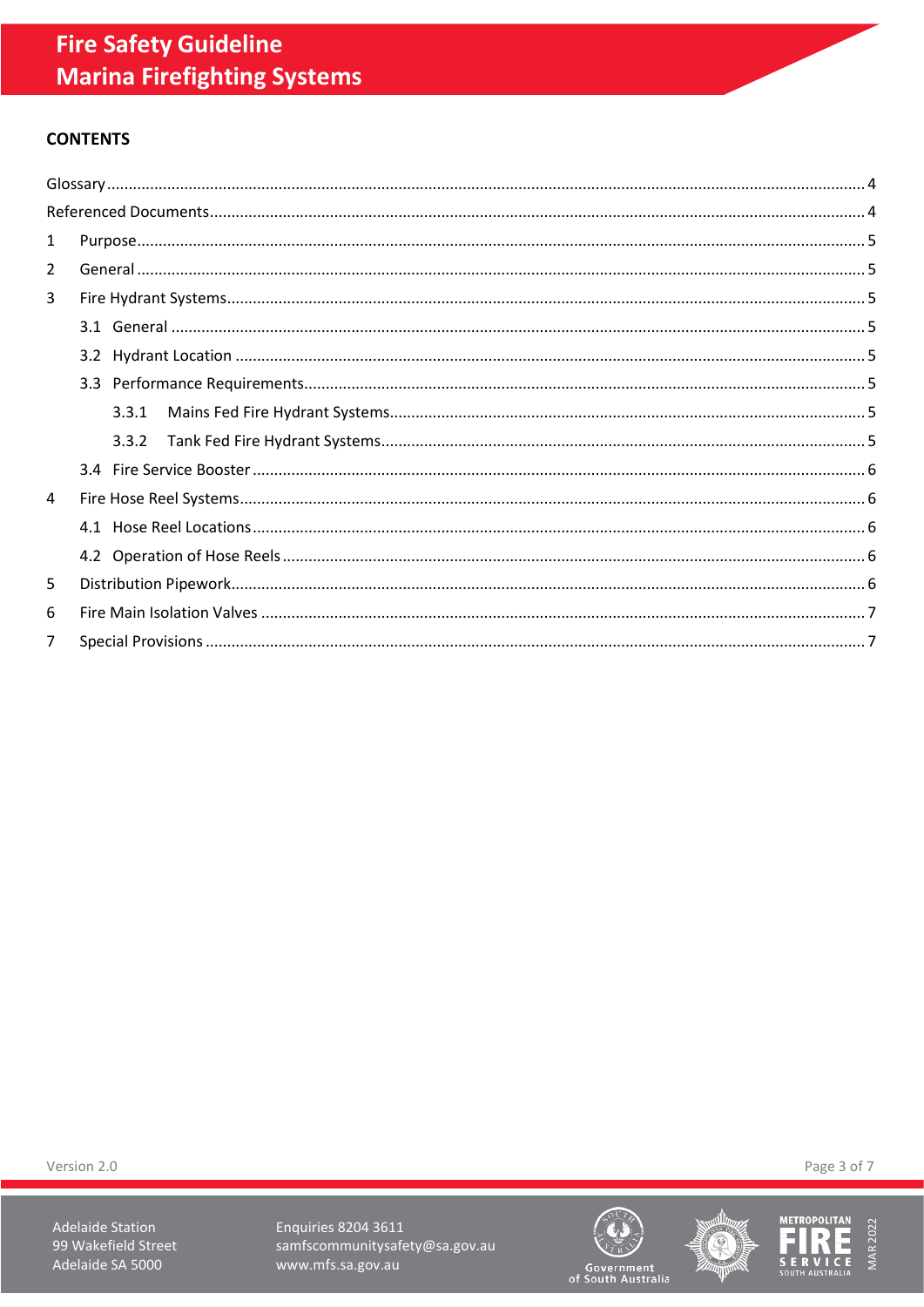### <span id="page-3-0"></span>**GLOSSARY**

- AS Australian Standard
- MFS South Australian Metropolitan Fire Service

### <span id="page-3-1"></span>**REFERENCED DOCUMENTS**

The following documents are referred to in this Guideline:

- AS 2419.1 Australian Standard 2419 *Fire hydrant installations, Part 1: System design, installation and commissioning*
- AS 2441 Australian Standard 2441 *Installation of fire hose reels*
- AS 3962 Australian Standard 3962 *Guidelines for design of marinas*

South Australian Fire Authorities Community Safety Department, *Built Environment Section Policy 014, Above ground water storage tanks for fire fighting purposes*, South Australian Metropolitan Fire Service and South Australian Country Fire Service

Version 2.0 Page 4 of 7

Adelaide Station **Enquiries 8204 3611** 99 Wakefield Street samfscommunitysafety@sa.gov.au Adelaide SA 5000 www.mfs.sa.gov.au





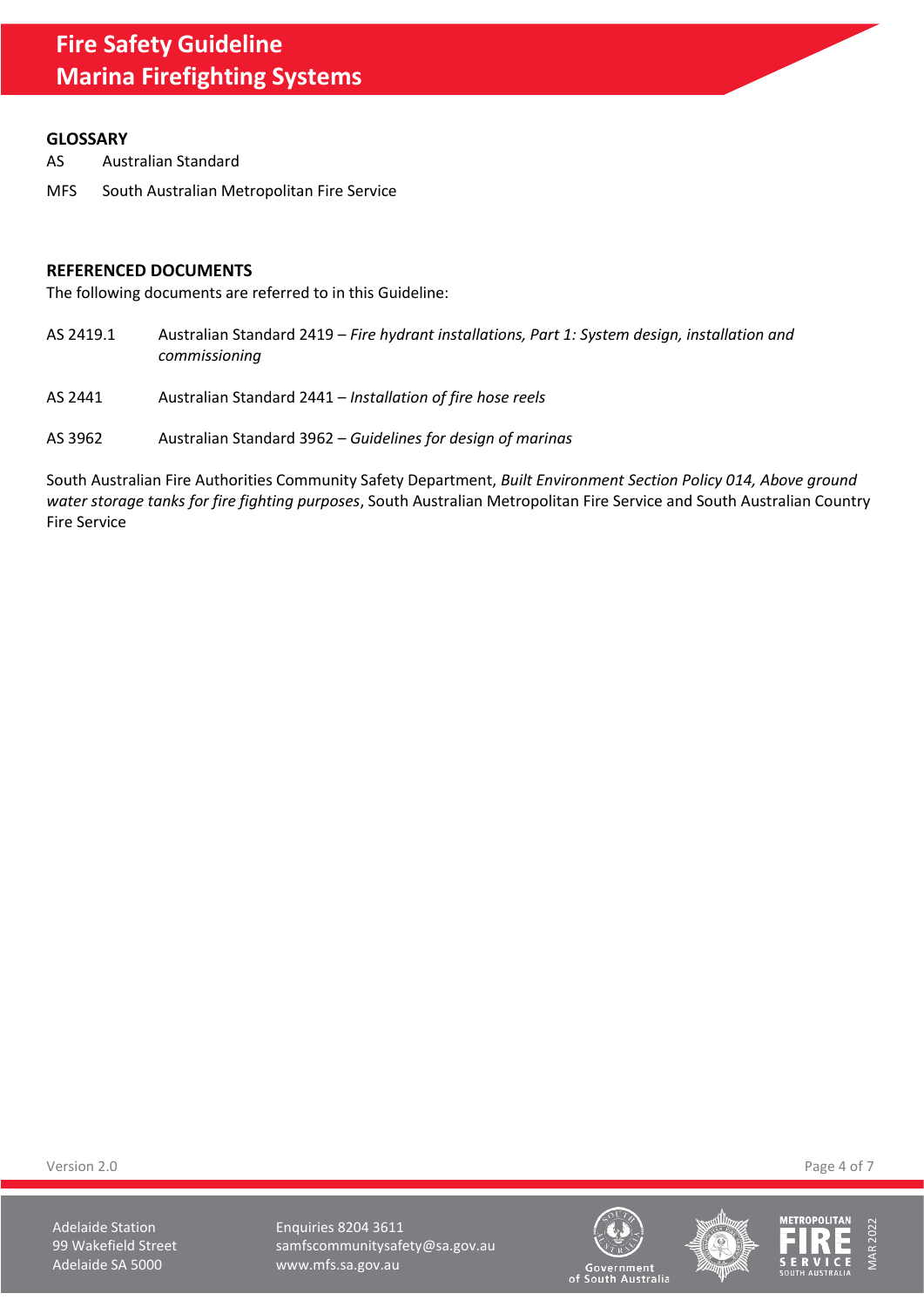# <span id="page-4-0"></span>**1 PURPOSE**

To provide guidance for the installation of firefighting systems at public marinas and the relevant operational firefighting requirements of the South Australian Metropolitan Fire Service (MFS).

The recommendations contained within this Guideline document are in addition to other relevant legislative requirements.

# <span id="page-4-1"></span>**2 GENERAL**

Marinas should be designed in accordance with AS 3962. The MFS recommends that all marinas be provided with a fire hydrant system as detailed in this document.

# <span id="page-4-2"></span>**3 FIRE HYDRANT SYSTEMS**

Fire hydrant systems must comply with AS 2419.1. The following requirements for marina fire hydrant systems are in addition to the requirements of AS 2419.1.

# <span id="page-4-3"></span>**3.1 General**

As per AS 2419.1 Clause 3.4, not less than one dual outlet pillar hydrant must be provided and located so that every part of the marina and main deck of the moored vessels is within reach of a 10m hose stream issuing from the nozzle at the end of a 60m length of laid hose connected to a fire hydrant outlet.

# <span id="page-4-4"></span>**3.2 Hydrant Location**

To establish the location of hydrants (and fire hose reels) at the time of design, vessels should be taken as being 15m in length and moored 90 degrees to the marina. It is incumbent upon the operator of the marina to ensure that vessels exceeding this length are moored in a closer proximity to fire hydrants (and fire hose reels) to achieve the recommended coverage requirements of this Guideline.

# <span id="page-4-5"></span>**3.3 Performance Requirements**

# <span id="page-4-6"></span>**3.3.1 Mains Fed Fire Hydrant Systems**

Where the hydrant system is connected to a water authority supply main, the system should be designed for a minimum of two (2) hydrants flowing simultaneously at 10 L/s each (refer Section **Error! Reference source not found.**).

The MFS will permit reduced unassisted attack hydrant pressures provided that a minimum pressure of 200 kPa is available at the hydrants within the booster at full system demand flow rate.

When boosted, the performance of the system must meet the attack hydrant performance requirements of AS 2419.1.

# <span id="page-4-7"></span>**3.3.2 Tank Fed Fire Hydrant Systems**

Where a water authority supply main is not available or cannot achieve the performance requirement of Clause **Error! R eference source not found.**, then a static water supply tank suitably equipped to permit access to its contents by the attending fire authority must be provided.

Firefighting water supply tanks shall comply with the requirements of the South Australian Fire Authorities Built Environment Section Policy 014 '*Above Ground Water Storage Tanks for Fire Fighting Purposes*'.

Version 2.0 Page 5 of 7

Adelaide Station **Enquiries 8204 3611** 99 Wakefield Street samfscommunitysafety@sa.gov.au Adelaide SA 5000 www.mfs.sa.gov.au







of South Australia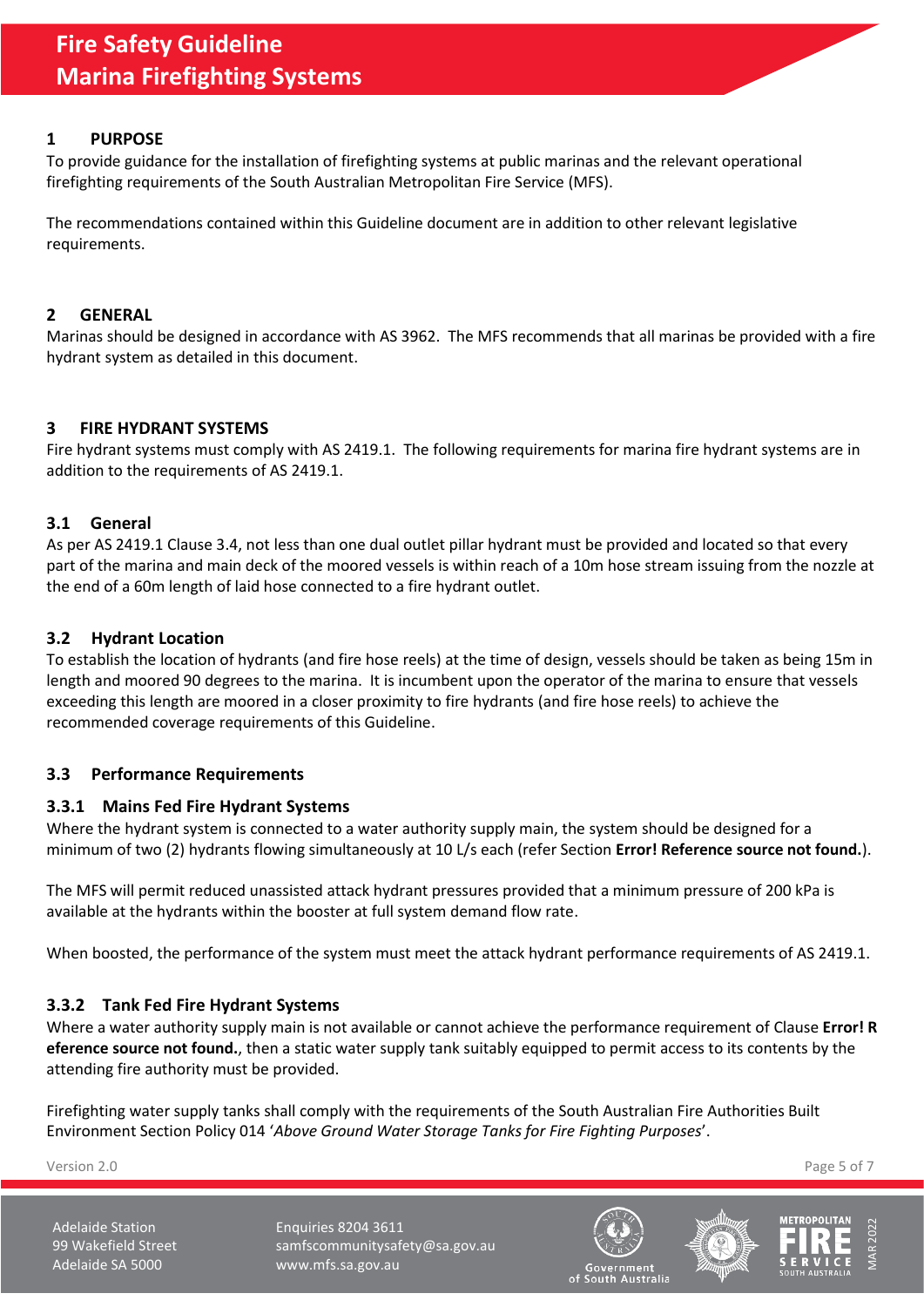In addition to the requirements of Built Environment Section Policy 014 and for the purposes of this Guideline in relation to marina fire hydrant systems, the minimum effective tank capacity should be 36,000 L.

When boosted, the performance of the system must meet the attack hydrant performance requirements of AS 2419.1.

## <span id="page-5-0"></span>**3.4 Fire Service Booster**

A fire brigade booster assembly complying with the requirements of AS 2419.1 must be provided to serve a marina fire hydrant system.

The booster must be equipped with not less than two (2) inlets and where a water authority supply main is incorporated, have not less than two (2) feed hydrant outlets (

**Note:** Additional booster connections may be required for very large marinas (refer Section [7\)](#page-6-1).

The booster assembly must be enclosed in a budget-keyed, weatherproof booster cabinet.

## <span id="page-5-1"></span>**4 FIRE HOSE REEL SYSTEMS**

It is recommended that fire hose reel systems are installed to serve public marinas. Fire hose reel systems should comply with AS 2441. The following recommendations for marina fire hose reel systems are in addition to the requirements of AS 2441.

# <span id="page-5-2"></span>**4.1 Hose Reel Locations**

Fire hose reels should be located on the marina so that a 36m long hose is located within a 27m radius of all moored vessels.

### <span id="page-5-3"></span>**4.2 Operation of Hose Reels**

Where a static water supply is incorporated, either;

- a. a town main connection of not less than 32mm diameter; or
- b. a small automatic compression ignition motor driven pump

must be provided to ensure simultaneous operation of not less than the two (2) most hydraulically remote fire hose reels.

### <span id="page-5-4"></span>**5 DISTRIBUTION PIPEWORK**

Distribution pipework must be suitably arranged to accommodate for the movement of floating marinas. Pipework must be either copper (Grade A or B), high pressure plastic protected from ultraviolet solar radiation, or steel.

Pipework should be suitably protected from saltwater corrosion and tested in accordance with AS 2419.1.

Adelaide Station **Enquiries 8204 3611** 99 Wakefield Street samfscommunitysafety@sa.gov.au Adelaide SA 5000 www.mfs.sa.gov.au







of South Australia